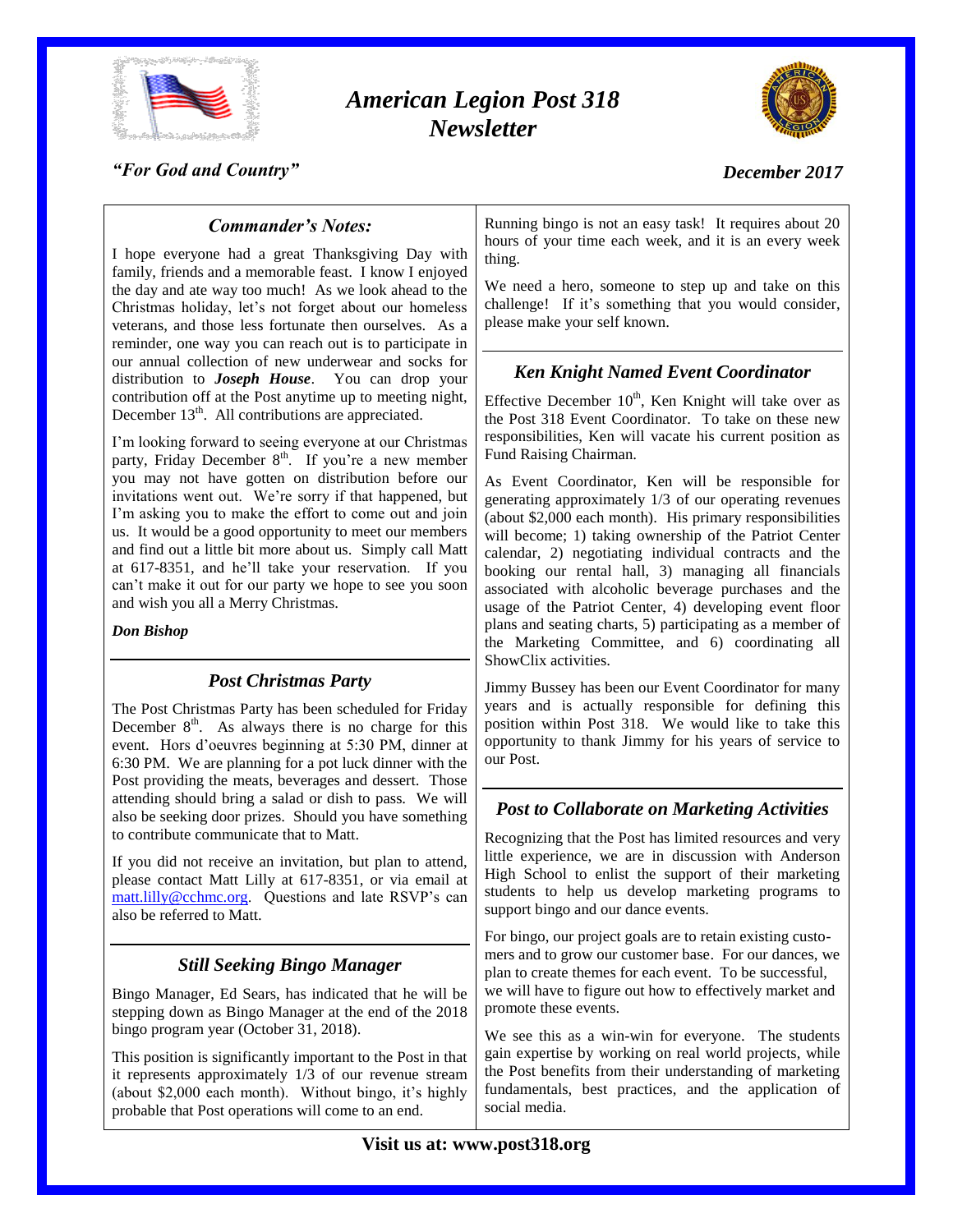#### *Fund Raising Update:*

**Bingo** – The Post conducts bingo every Sunday. Doors open at 4:30 PM, preliminary games begin at 6 PM. You can support the Post by either coming out to play, or volunteering to work these events. Contact Bingo Manager, Ed Sears (474-0246) with any questions. For the month of November, bingo gross revenues were \$2,724 and \$ 532 was contributed to *Charities, Inc.*

**Euchre** – Euchre tournaments are conducted every Thursday night in the Club Room. Buy-in is \$10, \$5 going to the Post and \$5 going to prize money. This is a fun evening and is open to both our members and the public. Doors open at 6:45 PM, games begin at 7 PM. Contact Joe Baker (289-9044) with any questions. For the month of November, Euchre contributed approximately \$ 425 to the Post.

**Kroger Community Rewards** – If you are a Kroger customer and are not currently supporting a charitable organization through *Kroger Community Rewards*, we would encourage you to do your part! Go on-line and sign up for *Kroger Rewards,* selecting *American Legion Post 318 Charities*, Inc. as your cause. Kroger contributed \$ 216.97 to our programs this quarter.

**Open Mic** – Our next "Open Mic" will be held December  $1<sup>st</sup>$ . Program goals are to; 1) bring people into the Post, 2) promote Post events, and 3) generate operating income. To date crowds have been small but building, and we're generating about \$ 60 in net income for each event.

**Dances** – Dance revenues continue to make a substantial contribution to our operating funds. For our 2 dances in November we earned \$ 1,034.33.

**Wave the Flag** – Charities, Inc. conducted its *Wave the Flag* fundraiser, November  $12<sup>th</sup>$ . \$2,253,60 was raised to support our Veterans Programs. Thanks to all who came out to work this fundraising project.

#### *December Dances*

There are three (3) dance events scheduled for December. We start the month, December  $2<sup>nd</sup>$ , with a Christmas show featuring *The Last Caballeros.* They will celebrate the holiday season by performing some of your favorites Christmas classics. To add to this holiday experience, there will be special guest appearances by Tri-State favorite Bev Blair (*The Avenues*) and newcomer Ann Chambers. This will be a fun evening, so get into the Christmas spirit and come out and join us!



With Guest Performances by: Bev Blair and Ann Chambers

On December 16<sup>th</sup>, *The Remains* return to the Patriot Center. This group has a strong following and always plays the music that makes you want to get up on your feet.



We'll close out December, and 2017, on New Year's Eve with the *Cincy Rockers*. This event has become a tradition at the Patriot Center and always sells out. There are only 200 tickets available, so if you plan to attend now's the time to purchase your tickets. Tickets are \$25 per person. Doors open at 8pm. The band performs from 9pm to 1am.

# Sunday, December 31, 2017 - New Year's Eve Dance **Cincy Rockers'** NEWYEARS



Tickets for all of our events can be purchased by going to our web site [www.post318.org](http://www.post318.org/) and clicking on the "Special Events" tab. Tickets can be purchased in advance for \$10 (\$25 NYE). Tickets purchased at the door are \$12.50 (\$25 NYE), if available.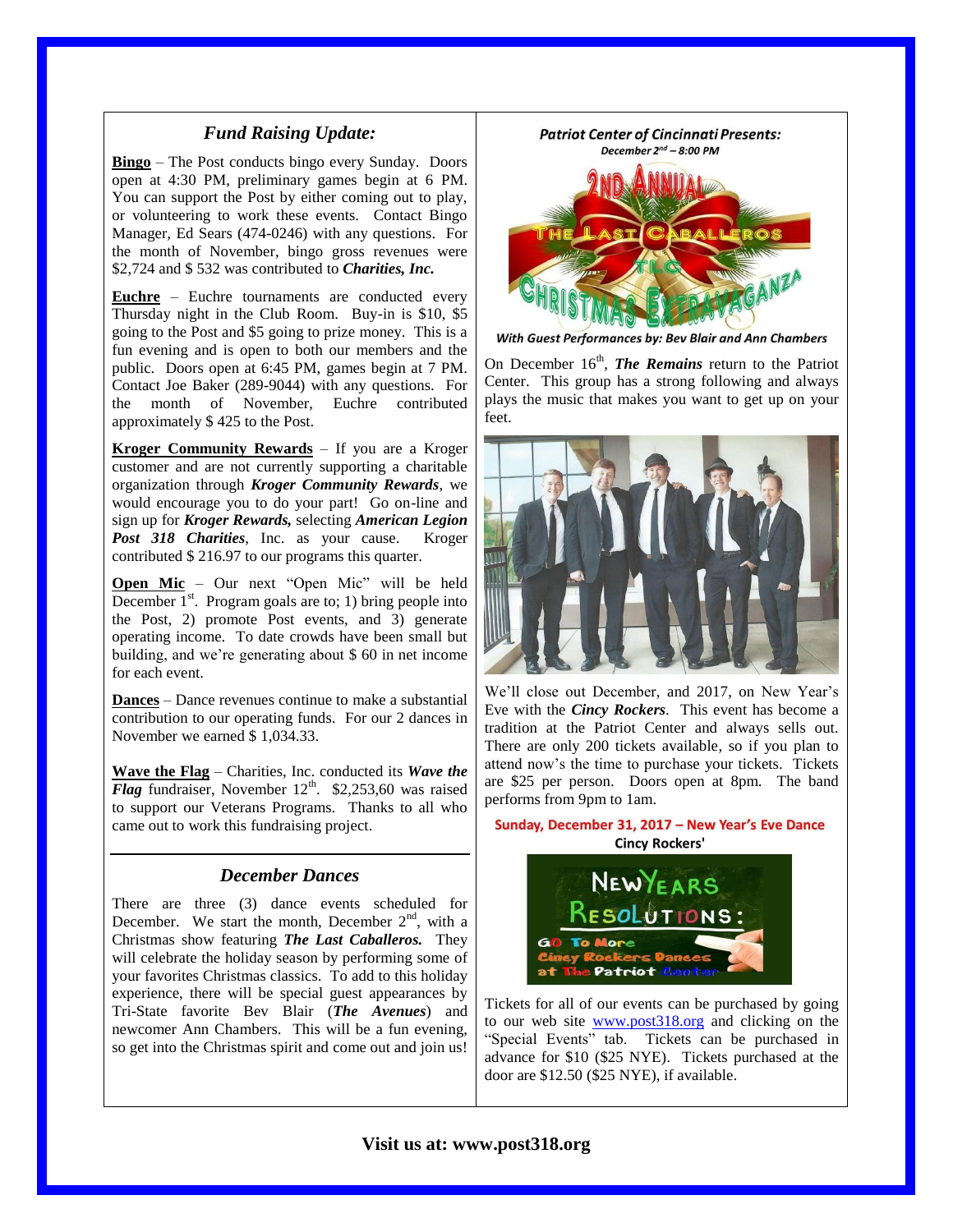#### *Charitable Giving*

Over the course of each year, American Legion Post 318 Charities, Inc. (*Charities, Inc.*) contributes thousands of dollars to programs and causes important to our membership. The following is a summary of our October 2017 giving:

**A&G Testing** – Each year Post 318 supports the American Legion Americanism & Government Testing Program (A&G Testing). Standard tests are administered to Anderson High School students in grades 10, 11, and 12. The highest scoring boy and girl in each class is recognized with an A&G Pin and are also entered into consideration for the Hamilton County competition. Test papers and pins were purchased by *Charities, Inc.* at a cost of \$40.19.

**Post Bibles** – Post 318 presents a bible to the family of our deceased members. *Charities, Inc.* restocked our inventory at a cost of \$136.95.

**Young Marines** – Post 318 allocated \$25 to support a fund raising effort by the Young Marines of Northern Kentucky. This contribution was funded by *Charities, Inc.*

# *Membership Update*

We are currently at 82% of goal and have fallen well behind where we were at this point in time in the past two years. We still have 31 existing members that have not renewed their 2018 membership. If we can get these members to step up, we will meet our quota. So far this year, we have brought in 4 new members and had 8 transfers in and no transfers out.

We had 5 new members join our ranks in November. Please join me in welcoming Dr. Stephen Feagins (USAF), Phillip Holt (USMC), Robert Lucke (USA), Zenon Bilwin (USA), and Edward Ruffennach (USA).

If you know anyone that is either interested in joining our Post or considering a transfer, please send them my way. Here's our current stats:

#### *2018 Membership Scoreboard*

| 2017-2018 Ouota      | 155   |
|----------------------|-------|
| Paid as of 11/30/17  | 127   |
| % Ouota              | 81.90 |
| Still Needed (Quota) | 28    |
| Membership Goal      | 165   |
| Still Needed (Goal)  | 38    |
| Kamman               |       |

*1 st Vice Commander*

*Robert Kamman*

#### *Need Help?*

If you're a veteran and need help obtaining any of your entitled benefits, or are in need of a "helping hand", please contact our Service Officer, Charlie Cleves. Charlie can be reached at (513) 232-7767, or via email at: [ccleves1@fuse.net.](mailto:ccleves1@fuse.net)

#### *Life Member Recognition Restored*

When we were located at Forest Road, there was a wall that honored our "Life Members". When we moved we brought the plaques with us, but they sat in storage for a very long time. Well, thanks to the efforts of Ralph Caskey, Walt Geil, and Dan Wolfangel our Life Member Wall of Recognition has been restored. It's located in the back hallway and it turned out very nice. The next time you're at the Post stop by and check it out!



Claude and Charlie would be proud!

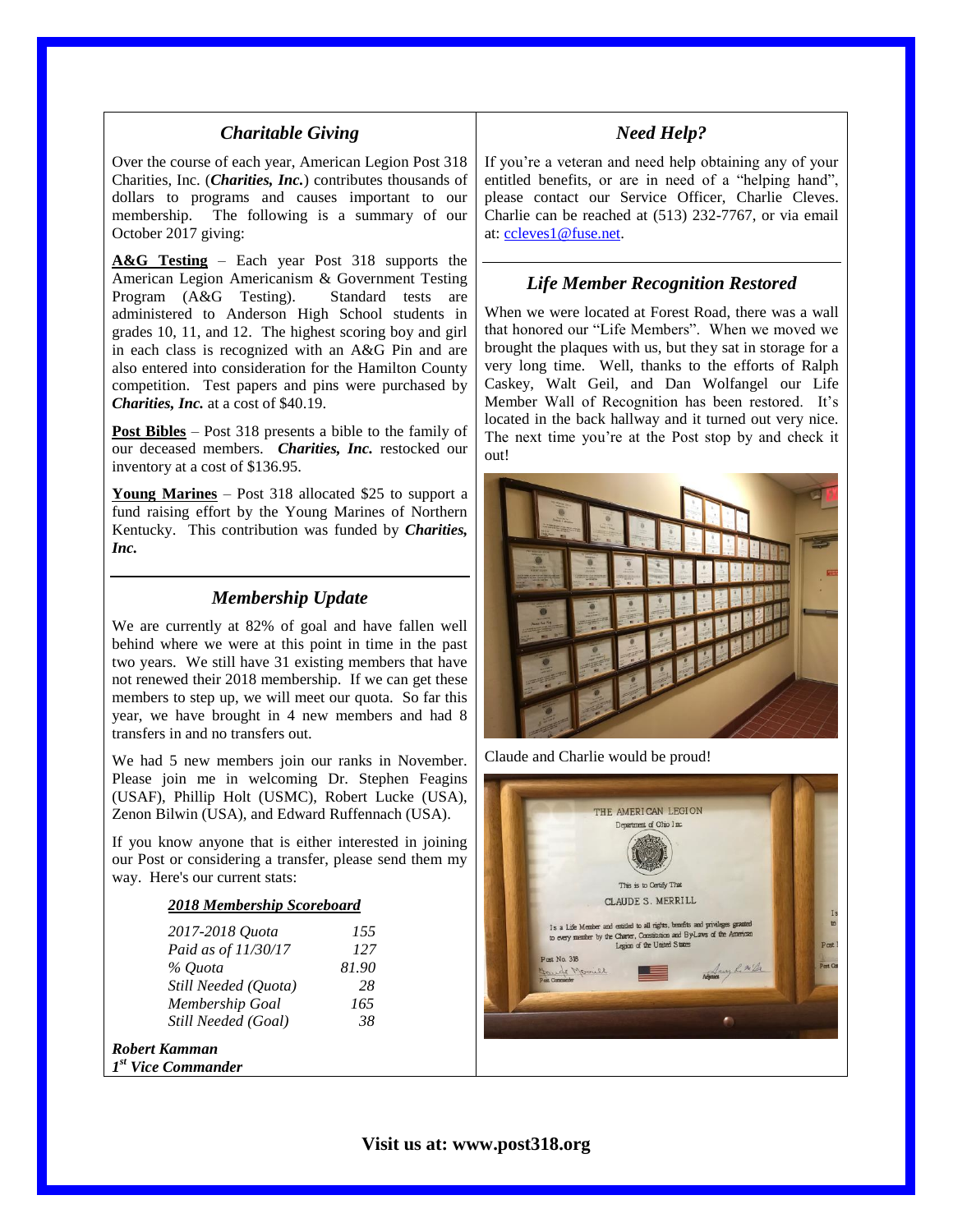#### *Open Mic*

Our last "Open Mic" event for this year is scheduled for Friday, December  $1<sup>st</sup>$ . This is your opportunity to come out and listen to some of our local performers. On any given night you will hear music that ranges from the *"Kingston Trio"* to *"Janis Joplin"*. Admission is free and these events are family friendly. Concessions are available until 9:30 PM, and beverages can be purchased until 10:30 PM.

We have decided to continue our "Open Mic" events into the new year. These events will be held on Friday night. We will provide a schedule for the 2018 events in the January newsletter.

#### *Township Donates Photograph*

At the Veterans Day Celebration, Anderson Township Trustees Andrew Pappas and Dee Stone presented the Post a framed picture of the recently dedicated Anderson Township Veterans Memorial. This photograph was presented as a "thank you" for our collective contributions to the establishment of the memorial. It has been placed in the Club Room for all to enjoy.



#### *Charities, Inc. 2018 Budget and Business Plan Adopted*

At the American Legion Post 318 Charities, Inc. Board meeting, November  $20<sup>th</sup>$ , the Charities, Inc. 2018 operating budget and business plan were adopted. For the plan year, revenues are projected to be \$34,175, with expenses of \$34,253. This anticipates a budget deficit of \$ 78, so to keep the budget balanced adjustments will have to be made during the program year.

2018 funding additions are: 1) Department of Ohio

Convention Sponsorship, 2) Holiday Wreath Campaign, 3) Ohio Veterans Home Golf Sponsorship, and 4) Anderson Band Boosters.

Relative to revenue generation, Charities, Inc. will continue Poppy Days, Wave the Flag, PokerMania, and The Kroger Rewards Program as our primary fund raisers. However, our funding also depends heavily on the continuation of "bingo", which provides about 25% of the Charities, Inc. operating revenues.

Should you have any questions about the Charities, Inc. 2018 budget, or business plan, please contact Don Bishop at 474-4194, or via email at [dabishop@fuse.net.](mailto:dabishop@fuse.net)

#### *Post Receives Art Donations*

Jim and Molly Mohrfield recently donated two (2) paintings that hang in our foyer. One is of an Eagle and Flag and the other is a painting of the U.S.S. George H.W. Bush Aircraft Carrier. The latter is autographed by President Bush.

The Post would like to take this opportunity to thank the Mohrfields's for their thoughtful contributions.

The next time you're at the Post take time to check out the most recent additions to our Arts collection.

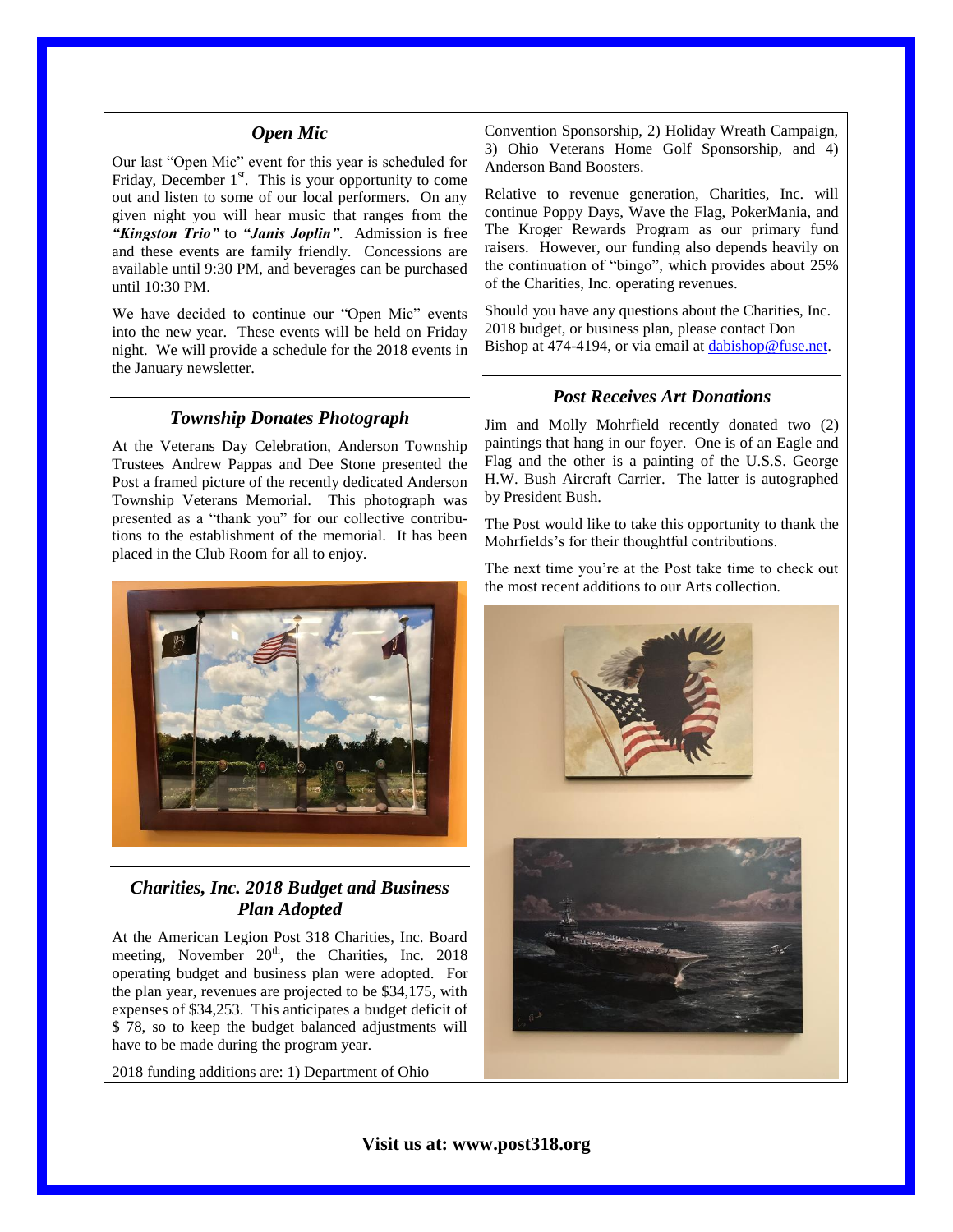#### *Chaplin's Report*

This year is quickly coming to a close, but not the Legion Year. Our year has been one of many successes and some failures. Remember how ominous it sounded at the beginning, but some people stepped up, and took on responsibilities out of their comfort zones.

We started with the fish fries seven weeks before Easter. They were successful because of people came forth and gave us two hours of their time. Bingo had to be turned over to Ed Sears, with Dennis as support, and with his leadership and begging each Sunday for help we made it through another Bingo year, which ended in October. Ed is going to give us one more year, and then we will be looking for a new person to run things. It is the highest money event we have for the Legion so I hope someone steps up and fills his shoes.

Dances continue to make money and we average two a month. They need ten people to run these dances.

When it came time to fill the Executive Committee we ended up with a full slate, but Don Bishop became Commander again, and his reign will be over this year. Hopefully someone will be looking forward and can see their role and step forward. Bob Kamman, our First Vice Commander, stepped forward to fill the Commander's role for over a month while Don was ill. Ron Yersky had his work set out in front of him as treasurer and did a great job keeping us out of poor house. Now if only someone could hit the lottery and get rid of our \$200,000 mortgage, we would not have to work so hard to stay out of the Red.

Jim Bussey who has been our rental and special events person in charge has done a great job, even though many times, he did not get the credit for all his work. He moved to College Hill area but still spends many days and hours meeting people who were interesting in renting. He drew up plans, ordered whatever was needed for a rental, and was at each rental to open the

doors and many times to stay until closing. His expertise on the marketing committee helped making all special events profitable. He is stepping down in December.

Matt Lilly is still working a regular job but has found time to set up Legion activities as Second Vice and we are sure glad he is with us.

In many areas our prayers have been answered. Our Legionnaires were pretty healthy this year with only a few people who had major health concerns. We lost a couple of members who were called home, but they had good long lives.

What we need is for those members who have not paid their dues to pay up. Others need to see the worth of the

Legion to the community, and give us some time.

We know there is a lot of talent out there who are looking for things to do. We have things that need done. Hopefully you will find the time so that the Legion year, which ends in July, will be part of your plan.

*Jerry Porter Chaplain*

#### *Veterans Day Celebration a Growing Success*

In collaboration with Anderson Township, the Anderson Township Park District and the Forest Hills School District, Post 318 hosted the Veterans Day Celebration for the  $2<sup>nd</sup>$  time.



This turned out to be a really nice event, with about 160 people (local veterans and their guests) in attendance. A significant increase over last year's attendance. The Post also derived some benefits by hosting this event. We got a whole lot of people in to see our Post. We recruited 2 new members, and will be transferring a 3rd member in the very near future. We also generated \$450 in bar revenues. Not a bad night!

We want to take this opportunity to thank our event sponsors. Belterra Park Gaming provided the meal, Mt. Washington Care Center provided dessert, and American Legion Post 318 Charities, Inc. provided the entertainment.

### *Thank You Joe!*

Joe Sauter, owner of *Finishing Touches*, recently had the landscaping redone on the back portion of our property, at his expense. It really looks nice and we want to thank Joe for doing this.

Should you have a need for hardwood flooring, new or restored, keep Joe in mind. He has been a very good neighbor.